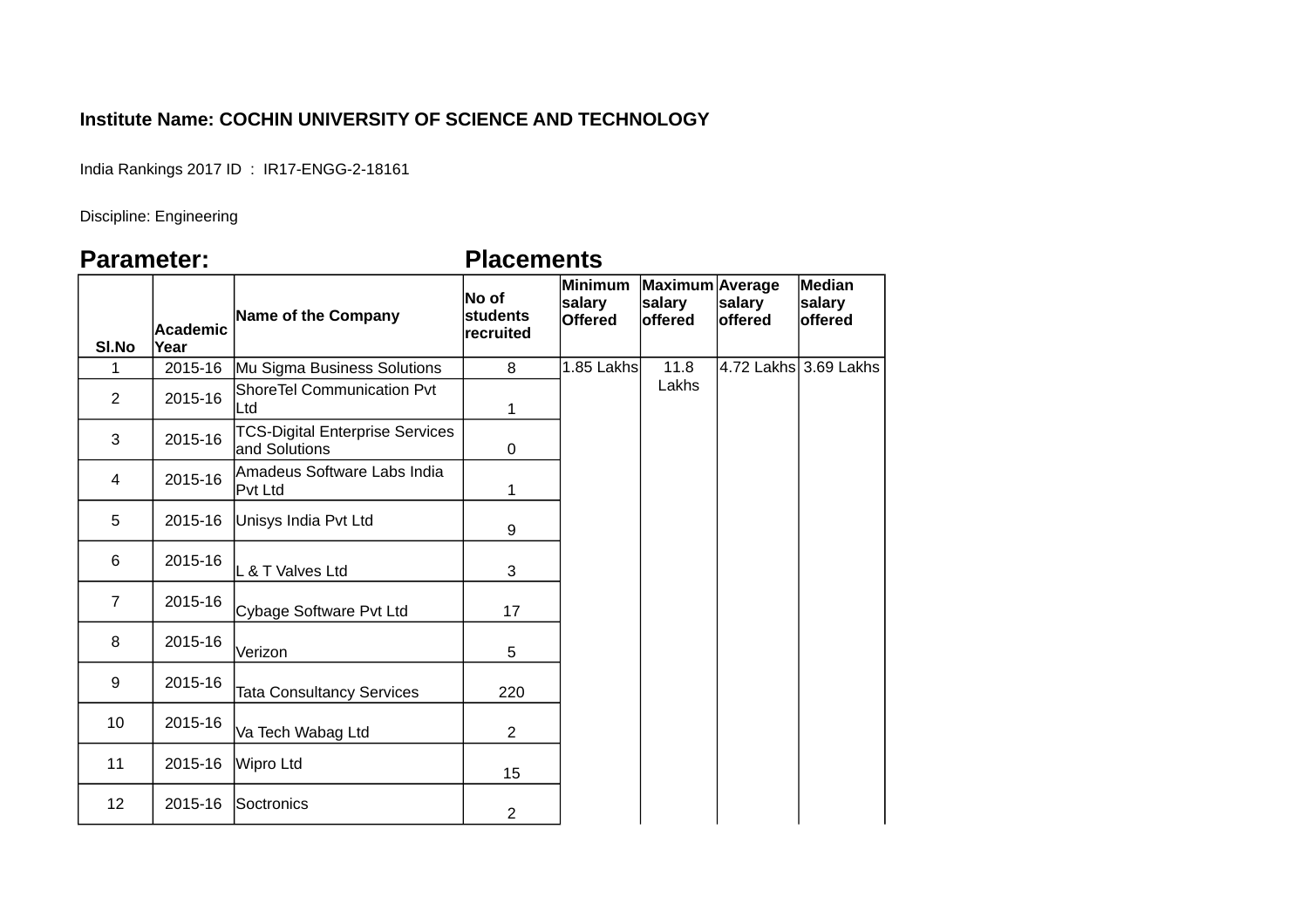| 13 | 2015-16 | Think & Learn                | 1              |
|----|---------|------------------------------|----------------|
| 14 | 2015-16 | Scope International Pvt Ltd  | 1              |
| 15 | 2015-16 | <b>Experion Technologies</b> | $\overline{2}$ |
| 16 | 2015-16 | Procys                       | 0              |
| 17 | 2015-16 | Godrej & Boyce Mfg Co.Ltd    | 3              |
| 18 | 2015-16 | Ernst & Young                | 1              |
| 19 | 2015-16 | Indian Navy                  | 0              |
| 20 | 2015-16 | <b>IBM</b>                   | 0              |
| 21 | 2015-16 | Nestle India Pvt Ltd         | 0              |
| 22 | 2015-16 | M-Phasis                     | 0              |
| 23 | 2015-16 | <b>SRF Ltd</b>               | 0              |
| 24 | 2015-16 | Reliance Industries Limited  | 3              |
| 25 | 2015-16 | Speridian Technologies       | $\overline{2}$ |
| 26 | 2015-16 | Sap Labs India               | 3              |
| 27 | 2015-16 | <b>CEAT</b>                  | $\overline{2}$ |
| 28 | 2015-16 | Kitco                        | 1              |
| 29 | 2015-16 | Poornam Infovision           | 1              |
| 30 | 2015-16 | HUAWEI                       | $\overline{2}$ |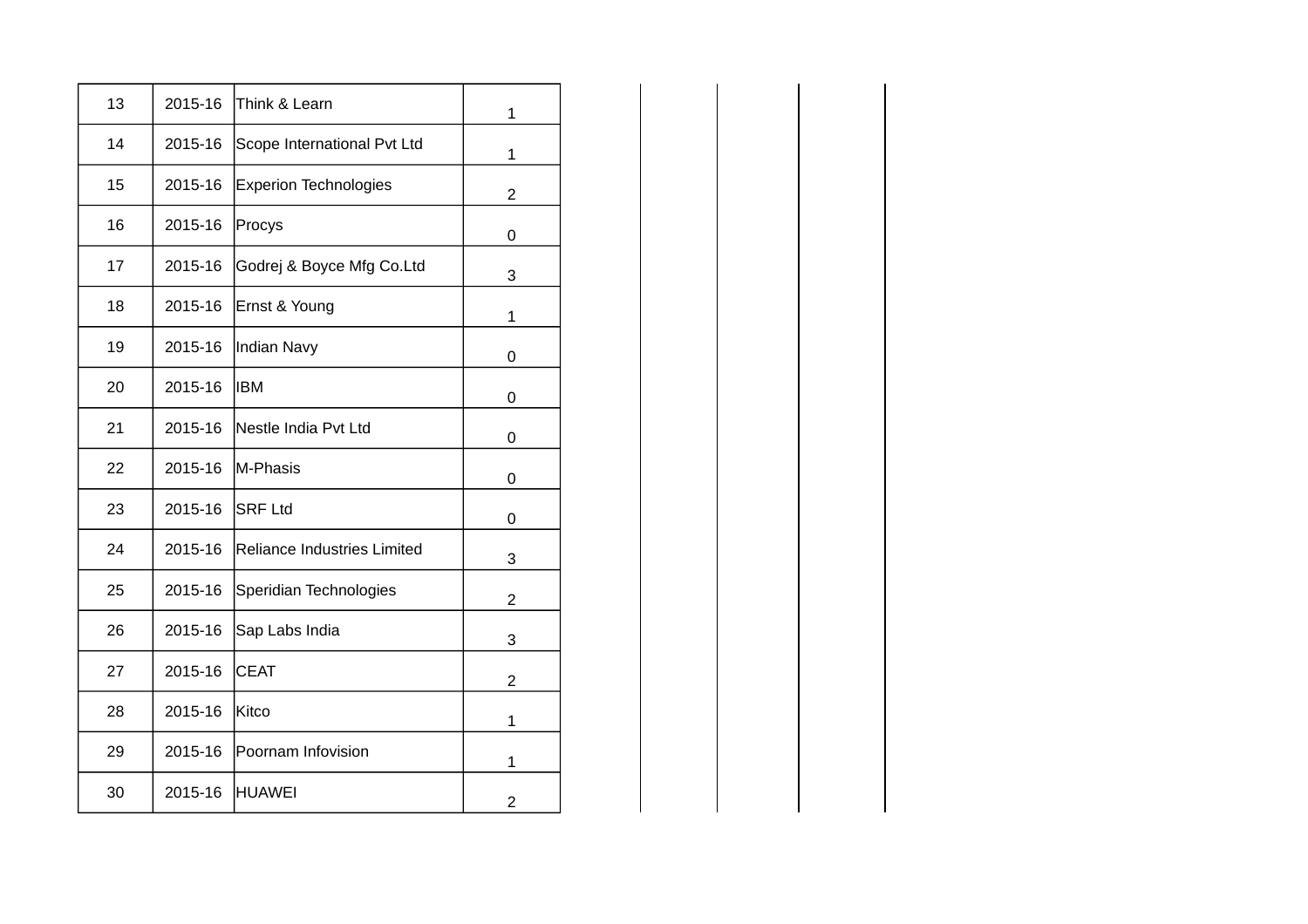| 31             | 2015-16 | Infosys                                     | $\mathbf{1}$   |            |                |                       |
|----------------|---------|---------------------------------------------|----------------|------------|----------------|-----------------------|
| 32             | 2015-16 | Corel Technologies                          | 6              |            |                |                       |
| 33             | 2015-16 | IOT Infrastructure & Energy<br>Services Ltd | 3              |            |                |                       |
| 34             | 2015-16 | CSS Corp                                    | $\mathsf 0$    |            |                |                       |
| 35             | 2015-16 | Oil India                                   | $\overline{2}$ |            |                |                       |
| 36             | 2015-16 | Tavant Technologies                         | $\overline{7}$ |            |                |                       |
| 37             | 2015-16 | Maxeed Telecom and Utility<br>Services      | $\overline{2}$ |            |                |                       |
| 38             | 2015-16 | JRA Pvt Itd                                 | 3              |            |                |                       |
| 39             | 2015-16 | Mindtree                                    | $\mathbf{1}$   |            |                |                       |
| 40             | 2015-16 | Sutherland Global Services                  | 26             |            |                |                       |
| 41             | 2015-16 | JK Tyre                                     | $\overline{c}$ |            |                |                       |
| 42             | 2015-16 | <b>BPCL</b>                                 | $\overline{2}$ |            |                |                       |
| 43             | 2015-16 | Indian Oil Corporation Limited              | $\overline{7}$ |            |                |                       |
| 44             | 2015-16 | JSW Steel Ltd                               | 3              |            |                |                       |
| 45             | 2015-16 | Afcons Infrastructure Ltd                   | $\overline{c}$ |            |                |                       |
| $\mathbf{1}$   | 2014-15 | Chalk Studio                                | $\overline{c}$ | 1.85 Lakhs | 15.25<br>Lakhs | 3.69 Lakhs 3.54 Lkahs |
| $\overline{2}$ | 2014-15 | Cairn India                                 | $\mathbf 1$    |            |                |                       |
| 3              | 2014-15 | <b>Tata Consultancy Services</b>            | 139            |            |                |                       |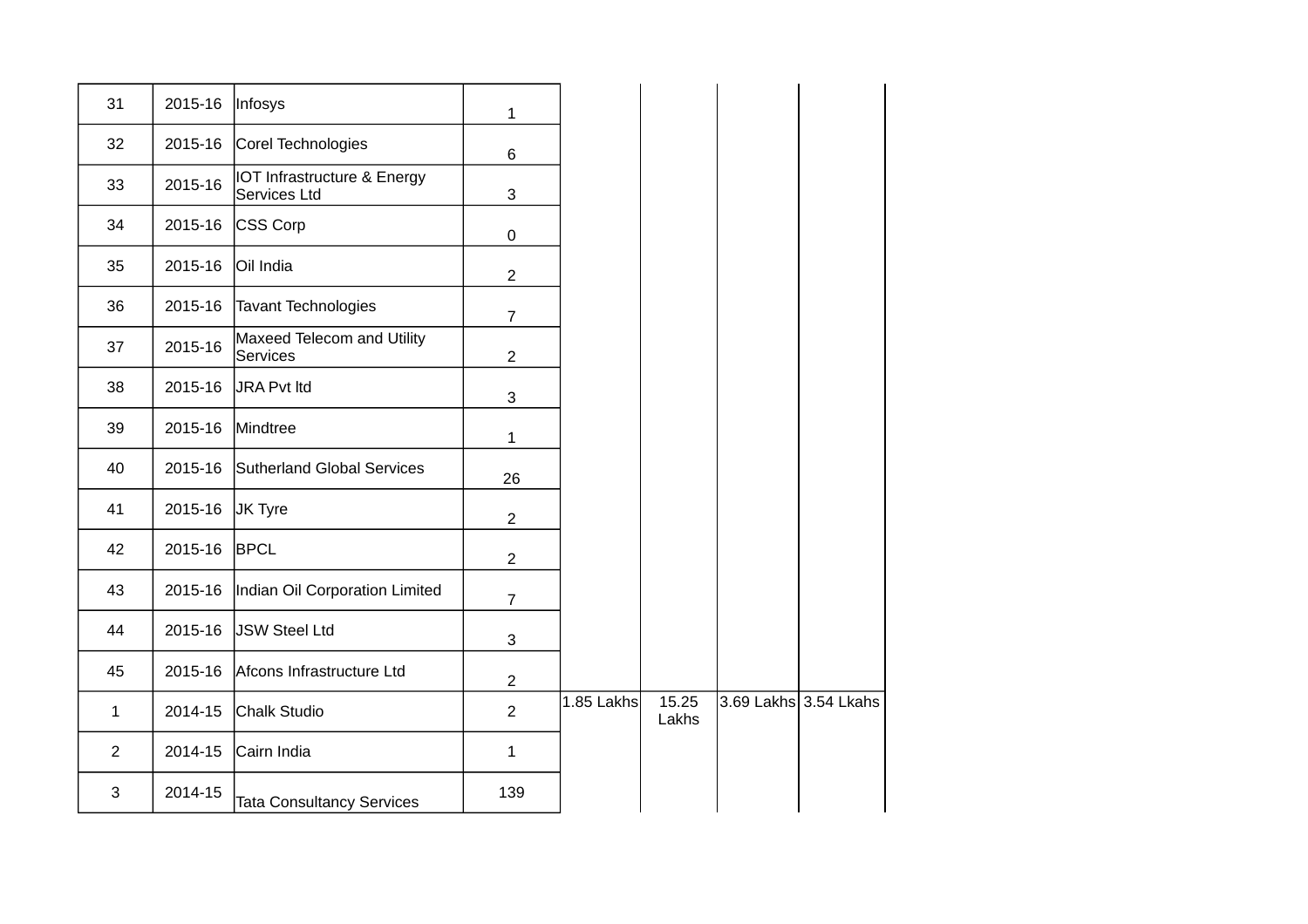| 4  | 2014-15 | CoreEL Technologies (I) Pvt Ltd                       | 7              |
|----|---------|-------------------------------------------------------|----------------|
| 5  | 2014-15 | Mu Sigma Business Solutions                           | $\overline{2}$ |
| 6  | 2014-15 | <b>FACE</b>                                           | $\overline{2}$ |
| 7  | 2014-15 | Unisys India Pvt Ltd                                  | $\overline{4}$ |
| 8  | 2014-15 | Wipro Technologies                                    | 39             |
| 9  | 2014-15 | Kitco Ltd                                             | $\overline{2}$ |
| 10 | 2014-15 | <b>Aricent Group</b>                                  | $\overline{7}$ |
| 11 | 2014-15 | Verizon                                               | 3              |
| 12 | 2014-15 | <b>IKK Group</b>                                      | $\overline{4}$ |
| 13 | 2014-15 | Reliance Industries Ltd                               | $\overline{c}$ |
| 14 | 2014-15 | Scope International Pvt Ltd                           | 13             |
| 15 | 2014-15 | IBM India Pvt Ltd                                     | $\overline{4}$ |
| 16 | 2014-15 | Nestle India Pvt Ltd                                  | $\overline{2}$ |
| 17 | 2014-15 | Snapdeal.com                                          | $\mathbf{1}$   |
| 18 | 2014-15 | <b>Petrofac Engineering Services</b><br>India Pvt Ltd | 1              |
| 19 | 2014-15 | IOT Infrastructure & Energy<br>Services Ltd           | $\overline{c}$ |
| 20 | 2014-15 | <b>UST Global</b>                                     | $\mathbf 1$    |
| 21 | 2014-15 | <b>Sutherland Global Services</b>                     | 9              |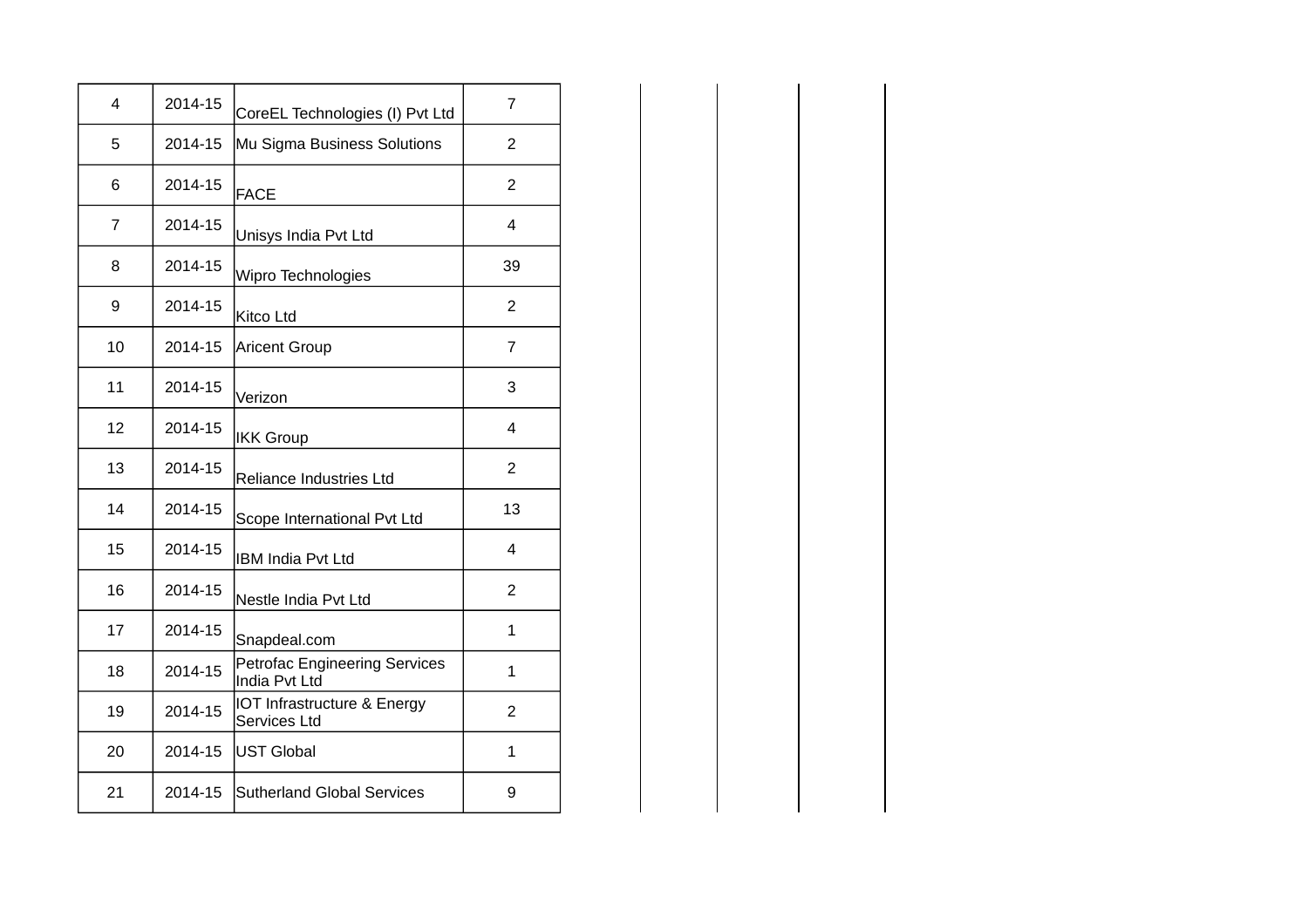| 22 | 2014-15 | VA Tech WABAG Ltd            | $\overline{c}$ |
|----|---------|------------------------------|----------------|
| 23 | 2014-15 | <b>CEAT</b>                  | 3              |
| 24 | 2014-15 | <b>Hettich India Pvt Ltd</b> | 3              |
| 25 | 2014-15 | JK Tyres                     | 5              |
| 26 | 2014-15 | Bharat Petroleum Corpn.Ltd   | $\overline{c}$ |
| 27 | 2014-15 | <b>Technoflow</b>            | 3              |
| 28 | 2014-15 | Vedanta                      | 4              |
| 29 | 2014-15 | Tata steel                   | 3              |
| 30 | 2014-15 | <b>Hettich India Pvt Ltd</b> | 0              |
| 31 | 2014-15 | JK Tyres                     | 0              |
| 32 | 2014-15 | Bharat Petroleum Corpn.Ltd   | 0              |
| 33 | 2014-15 | Beehive Systems Pvt Ltd      | 0              |
| 34 | 2014-15 | <b>Technoflow</b>            | 0              |
| 35 | 2014-15 | Vedanta                      | 0              |
| 36 | 2014-15 | Tata steel                   | 0              |
| 37 | 2014-15 | <b>Axis Bank</b>             |                |
| 38 | 2014-15 | Capital Via                  |                |
| 39 | 2014-15 | <b>Casadel Developers</b>    |                |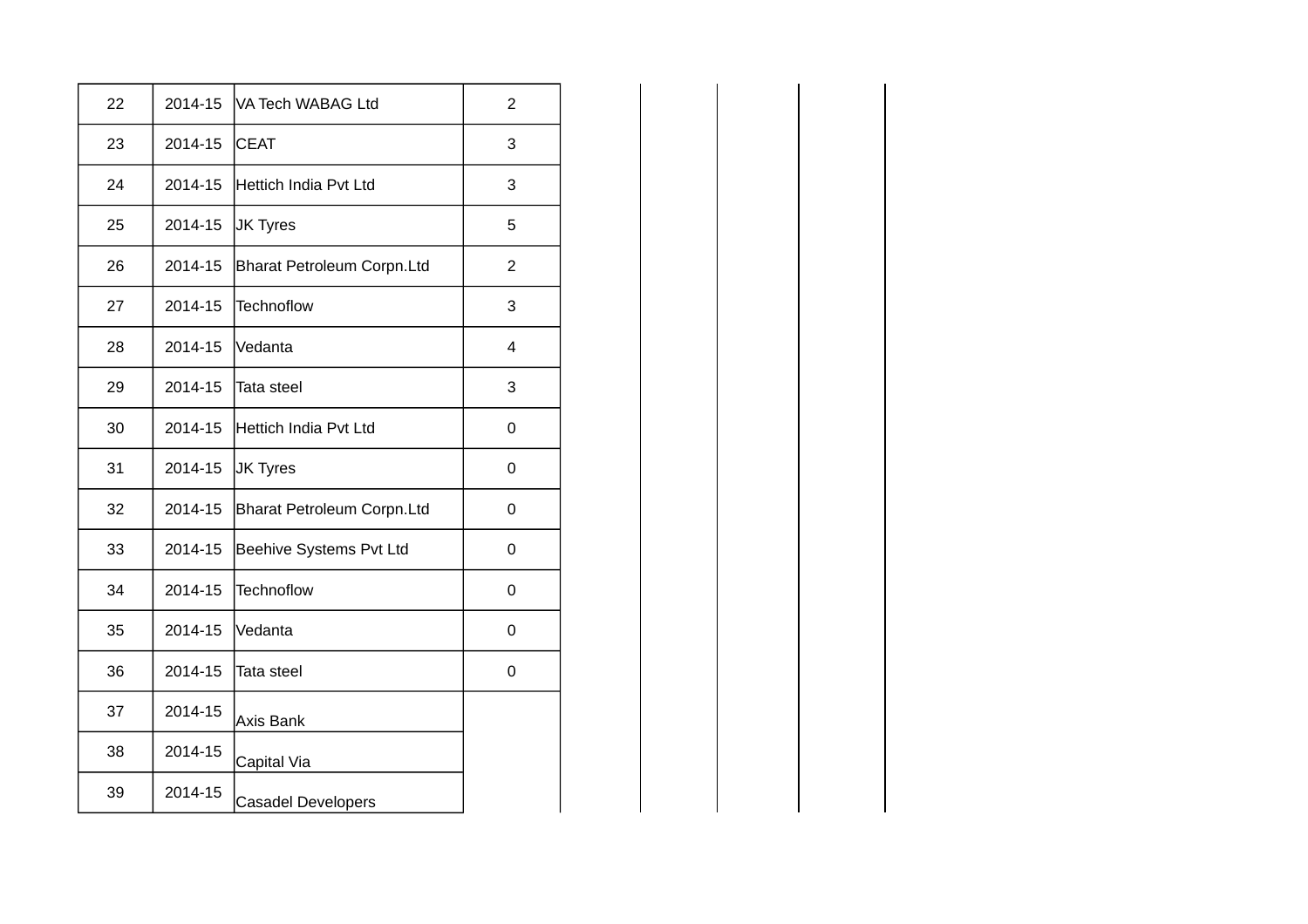| 40 | 2014-15 | Cipla                   |
|----|---------|-------------------------|
| 41 | 2014-15 | Club Mahindra           |
| 42 | 2014-15 | Deloitte                |
| 43 | 2014-15 | Eastern                 |
| 44 | 2014-15 | EnvestNet               |
| 45 | 2014-15 | <b>FCBULKA</b>          |
| 46 | 2014-15 | <b>Federal Bank</b>     |
| 47 | 2014-15 | <b>Fourth Ambit</b>     |
| 48 | 2014-15 | Geojit BNP Paripas      |
| 49 | 2014-15 | GreEdge                 |
| 50 | 2014-15 | <b>HDFC</b>             |
| 51 | 2014-15 | Hedge                   |
| 52 | 2014-15 | <b>IBS</b>              |
| 53 | 2014-15 | <b>ICICI Bank</b>       |
| 54 | 2014-15 | <b>ICICI Prudential</b> |
| 55 | 2014-15 | <b>ICICI Securities</b> |
| 56 | 2014-15 | Kancore                 |
| 57 | 2014-15 | <b>KPMG</b>             |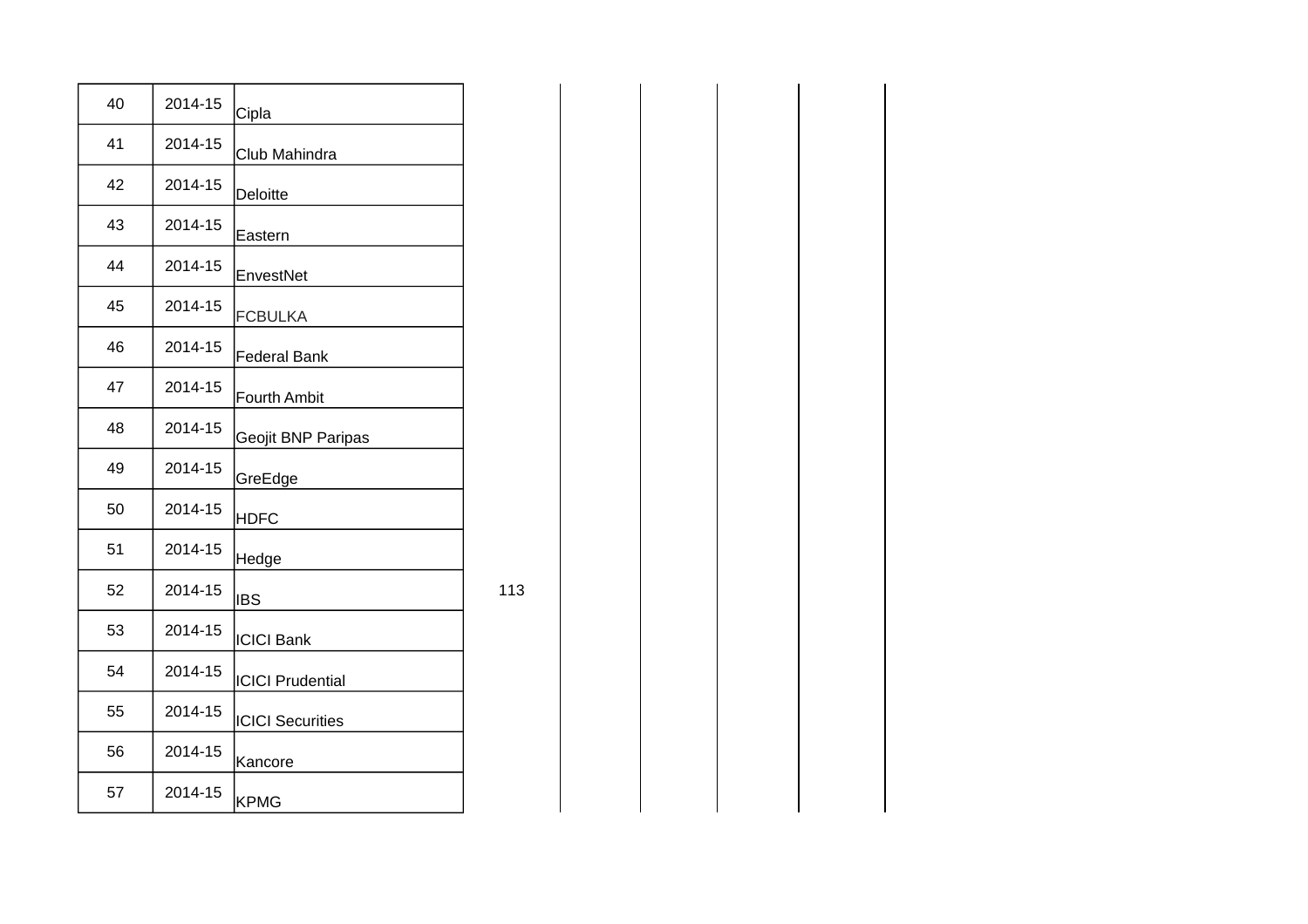| 58             | 2014-15 | Mahindra Finance                             |                |            |               |                       |
|----------------|---------|----------------------------------------------|----------------|------------|---------------|-----------------------|
| 59             | 2014-15 | Practo                                       |                |            |               |                       |
| 60             | 2014-15 | Rendavous                                    |                |            |               |                       |
| 61             | 2014-15 | South Indian Bank                            |                |            |               |                       |
| 62             | 2014-15 | State Street HCL Services                    |                |            |               |                       |
| 63             | 2014-15 | Suyati                                       |                |            |               |                       |
| 64             | 2014-15 | <b>TCS BPS</b>                               |                |            |               |                       |
| 65             | 2014-15 | <b>TCS IT</b>                                |                |            |               |                       |
| 66             | 2014-15 | <b>VKC</b>                                   |                |            |               |                       |
|                |         |                                              |                |            |               |                       |
| 67             | 2014-15 | Vodafone                                     |                |            |               |                       |
| $\mathbf{1}$   | 2013-14 | Larsen & Toubro Construction<br>Division     | $\overline{7}$ | 1.92 Lakhs | 10.5<br>Lakhs | 4.25 Lakhs 4.15 Lakhs |
| $\overline{2}$ | 2013-14 | Cairn Energy India Pvt Ltd                   | $\overline{2}$ |            |               |                       |
| 3              | 2013-14 | <b>TATA CONSULTANCY</b><br><b>SERVICES</b>   | 102            |            |               |                       |
| 4              | 2013-14 | Wipro Technologies                           | 38             |            |               |                       |
| 5              | 2013-14 | <b>RELIANCE INDUSTRIES</b><br><b>LIMITED</b> | $\overline{4}$ |            |               |                       |
| 6              | 2013-14 | <b>ARICENT GROUP</b>                         | 35             |            |               |                       |
| $\overline{7}$ | 2013-14 | STANDARD CHARTERED<br><b>BANK</b>            | 9              |            |               |                       |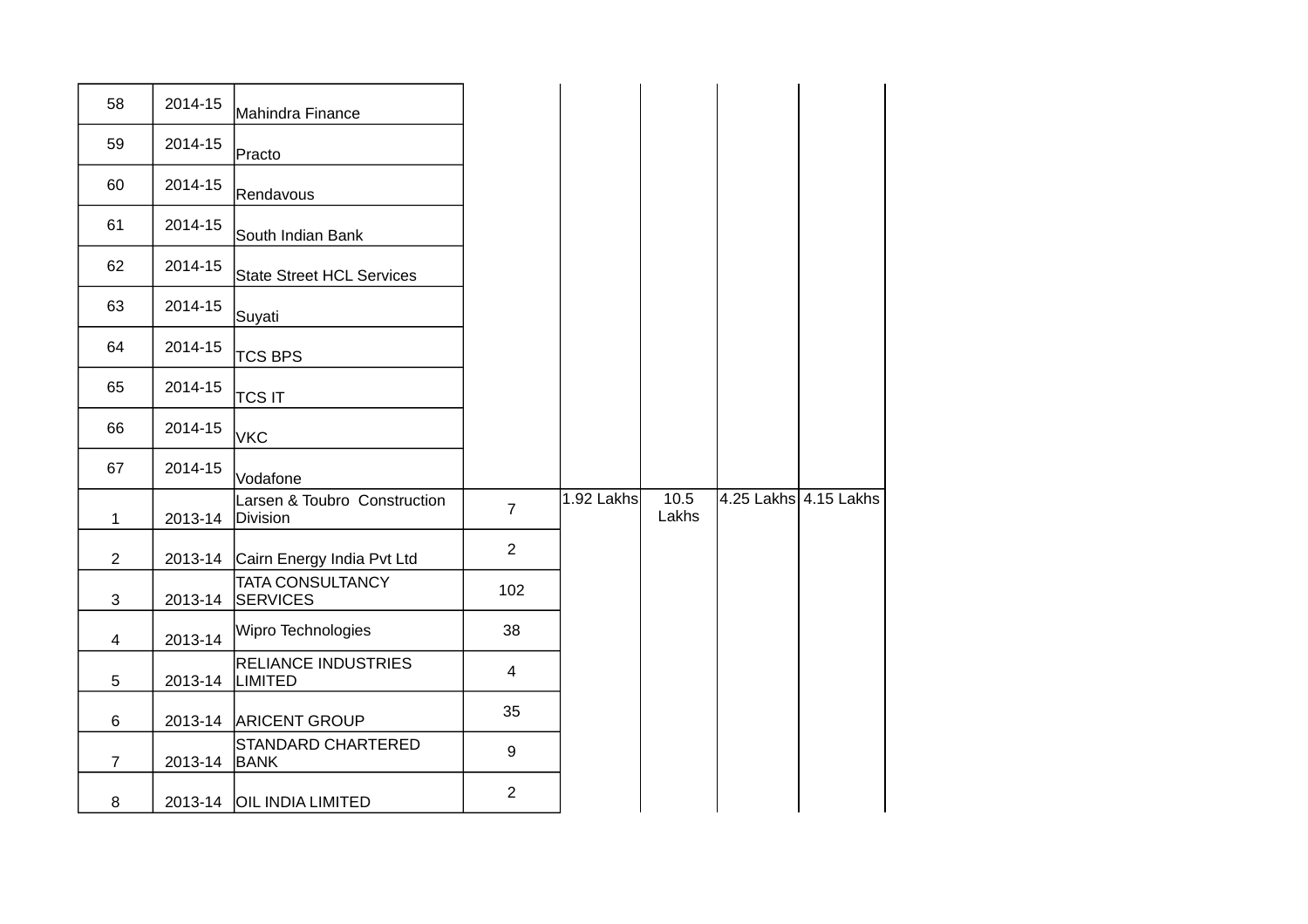| 9  | 2013-14 | <u>GODREJ &amp; BOYCE</u><br>MANUFACTUREING<br>COMPANY LIMITED | $\mathbf{1}$   |
|----|---------|----------------------------------------------------------------|----------------|
| 10 | 2013-14 | CoreEL Technologies                                            | 3              |
| 11 | 2013-14 | <b>IBM</b>                                                     | 5              |
| 12 | 2013-14 | <b>CEAT</b>                                                    | $\overline{4}$ |
| 13 | 2013-14 | <b>INDIANIOL PETRONAS PVT</b><br><b>LTD</b>                    | $\mathbf{1}$   |
| 14 |         | 2013-14 L&T INFOTECH                                           | $14\,$         |
| 15 |         | 2013-14 VERIZON                                                | 6              |
| 16 |         | 2013-14 FLOUR DANIEL INDIA PVT LTD                             | $\overline{c}$ |
| 17 |         | 2013-14 Dr.REDDY'S                                             | 3              |
| 18 | 2013-14 | <b>UAE EXCHANGE</b>                                            | 3              |
| 19 | 2013-14 | <b>COGNIZENT</b>                                               | 5              |
| 20 | 2013-14 | <b>TAVANT TECHNOLOGIES</b>                                     | 3              |
| 21 | 2013-14 | <b>IOTL</b>                                                    | 3              |
| 22 | 2013-14 | Broadcom India Research                                        | $\overline{4}$ |
| 23 | 2013-14 | <b>BPCL</b>                                                    | $\overline{2}$ |
| 24 | 2013-14 | L&T (CORE)                                                     | 3              |
| 25 | 2013-14 | SAMSUNG RESEARCH INDIA                                         | $\overline{2}$ |
| 26 |         | 2013-14 Deloitte India                                         |                |